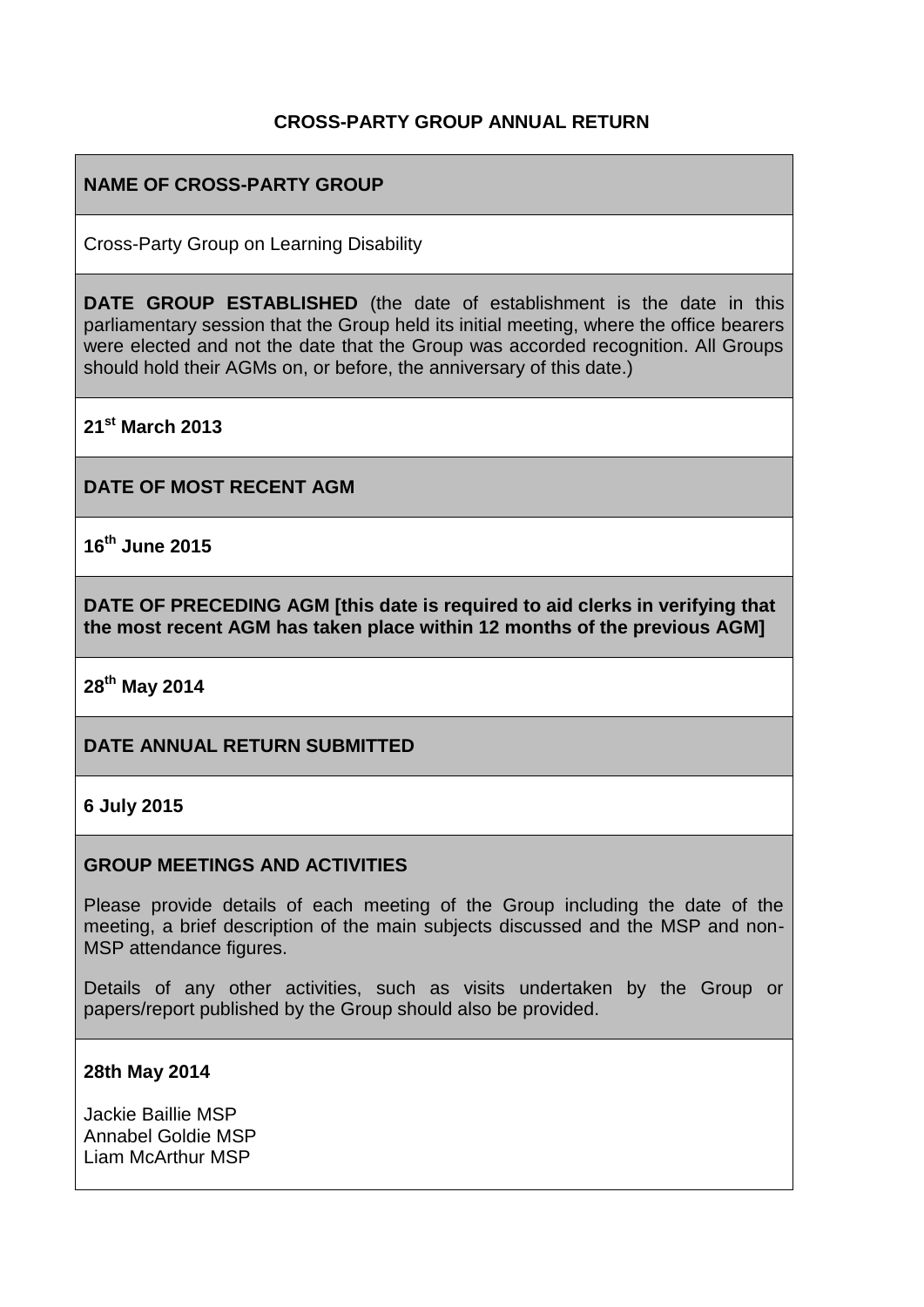Jan Savage (ENABLE Scotland) Rachel Kennedy (ENABLE Scotland) Grace Robertson (BEMAS Transitions Project) Saher Ali (BEMAS Transitions Project) Elizabeth Thomson (representing Joan McAlpine MSP) Ahmed Yousaf (Remploy) Peter Scott (ENABLE Scotland) Chris Creegan (SCLD) Karen Martin (Carers Trust) Rachel Webb (Scottish Autism) Caroline Gray (Quarriers) Iain Cuthbertson (Quarriers) Muriel Mowat (Scottish Independent Advocacy Alliance) Ian Hood (Learning Disability Alliance Scotland) Linda Eddie (Learning Disability Alliance Scotland) William Johnstone (Learning Disability Alliance Scotland) Fiona Bond (Learning Disability Alliance Scotland) Sadie Main (Learning Disability Alliance Scotland) Derek Carveli (Learning Disability Alliance Scotland) Calum MacFarlane (Learning Disability Alliance Scotland) Ian Stones (Learning Disability Alliance Scotland) Holly Millar (C-Change, Scotland) Marie-Claire Clearie (C-Change, Scotland) Lorraine MacKenzie Sofi Taylor Ewan Hamilton (Key) Colin Menabney (ENABLE Glasgow) Sally Anne Elverson (ENABLE Glasgow) Heather Muldoon (RNIB Scotland) Rachel Le Noan (Downs Syndrome Scotland) Idem Lewis Keith Lynch (People First) Rhona Neill (People First) Edward Fairweather (Hillcrest Housing Association, supporting Edward) James Fletcher (ARC UK) Lynette Linton (ARC UK) Margaret Hay (Community Integrated Care) observer **Main Topics** Matters arising:

 welfare reform updates (standing) meeting with CPG Disability Hate Crime Section 13ZA letter Winterbourne PQs integration of health & social care local updates UK Transport Committee inquiry into disabled access Minister attendance & Keys to Life

AGM

Learning Disability Week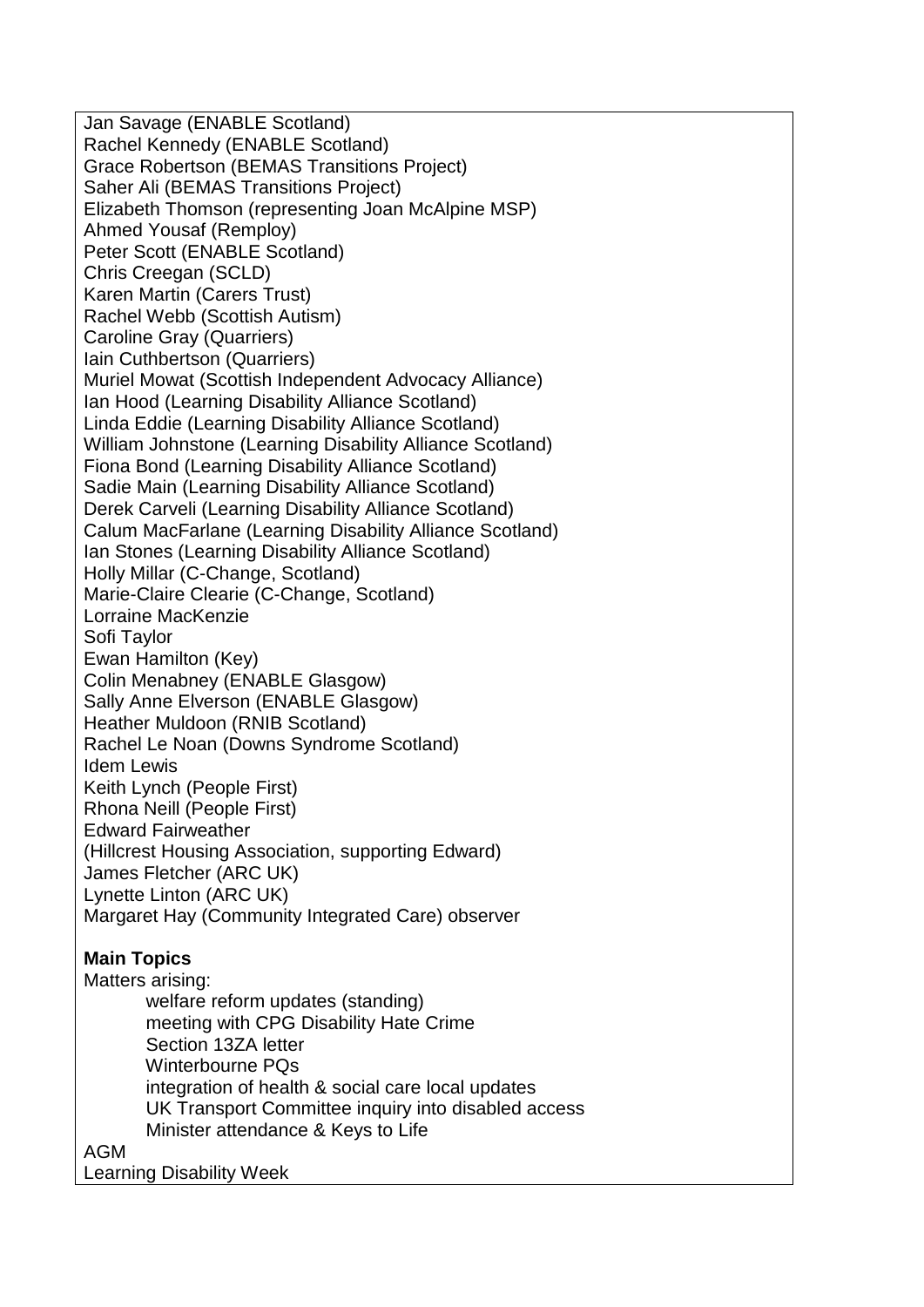The Action Group's BEMAS Transitions Service

**12th November 2014**

Jackie Baillie MSP (Convenor)

Jan Savage (ENABLE Scotland (Secretariat)) Kayleigh Thorpe (ENABLE Scotland) Michael Matheson MSP (Minister for Public Health) Linda Allan (Scottish Government) Annette Pyle (Scottish Government) Jessica McPherson (Scottish Government) Lorne Berkley (Quarriers) Sally Elfverson (ENABLE Glasgow) Colin Menabney (ENABLE Glasgow) Heather Muldoon (RNIB Scotland) Peter Scott (ENABLE Scotland) Chris Creegan (SCLD) Loretto Lambe (PAMIS) Lorna McMillan (Equal Say Advocacy) Sam Cairns (Equal Say Advocacy) Neil Henery (Camphill Scotland) James McNab (People First) Anne Docherty (People First) Frances MacDonald (Edinburgh Development Group) Maureen Martin (Edinburgh Development Group) Lynnette Linton (ARC Scotland) Eric Mitchell (Capability Scotland) Kate Mure (PAMIS) Ruth Mendel (Scottish Council of Independent Schools) Leam MacKeown (Key Community Supports) Tom Wightman (Autism Rights) Tom Ritchie (Teens+ / Sleep Scotland) Kevin O'Donnell (Carr Gomm) Rachel Le Noan (Down's Syndrome Scotland) Karen Addie (RCPsych in Scotland) Fabian Haut (RCPsych in Scotland) Ken MacMahon (Division of Clinical Psychology) Diane Willis (FAIR) Edward Fairweather (Hillcrest Housing Association) Laurelle Harvey (Quarriers)

## **Main Topics**

Matters Arising: Joint event with CPG Disability on Hate Crime Section 13ZA letter Winterbourne Review Letter UK Transport Committee inquiry into disabled access Minister Attendance & Keys to Life BEMAS Statistics Keys to Life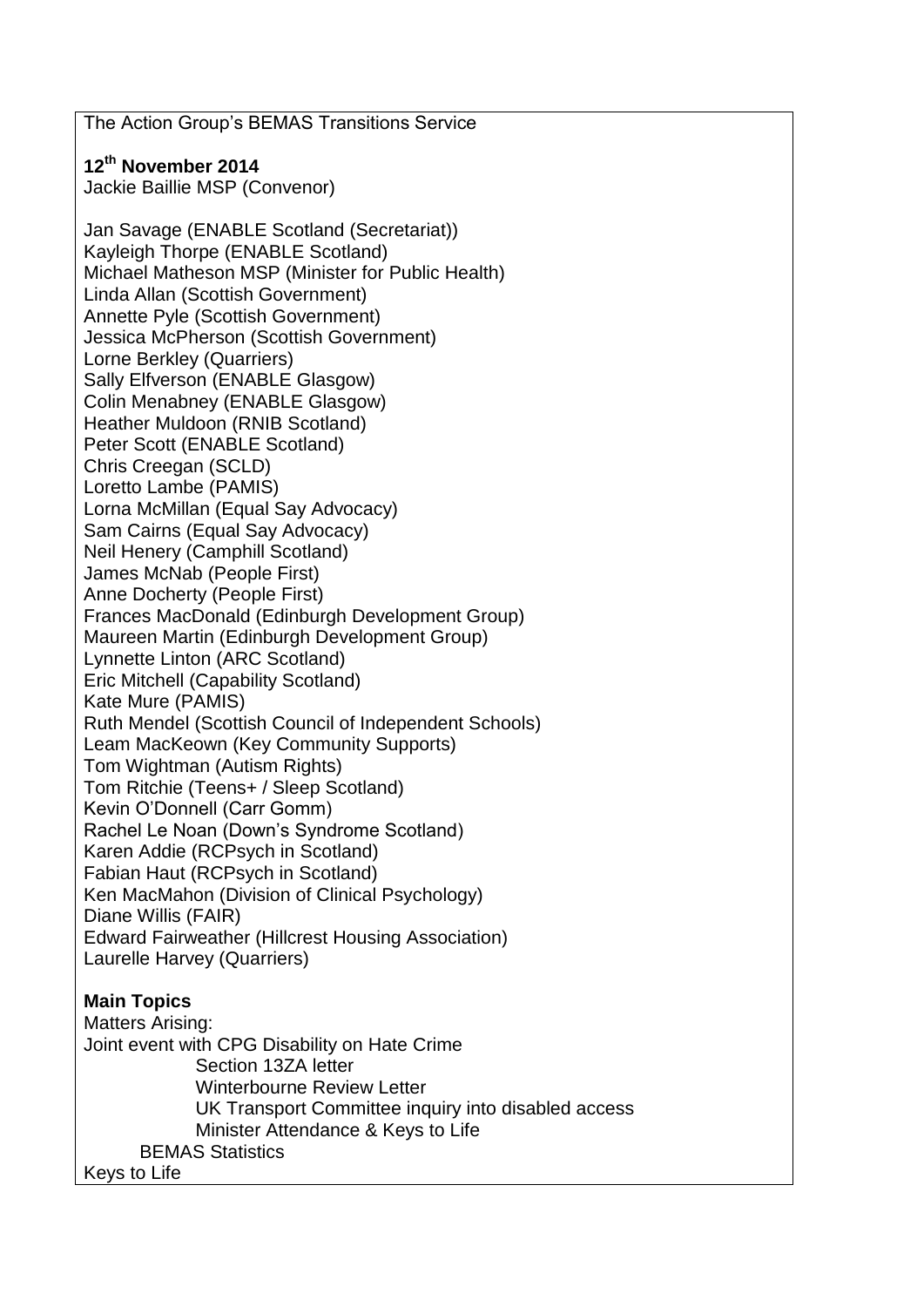#### Scotland Against Care Tax Campaign

[*Clerks note: this meeting was inquorate and therefore classed as an informal meeting. No minutes will be posted onto the CPG webpage and this meeting does not count towards the requirements set out in the Code of Conduct that all Groups must hold two meetings per year*]

# **4 th February 2015**

Jackie Baillie MSP (Convenor) Michael McMahon MSP (CPG Disability) Annabel M Goldie MSP Ken Mackintosh MSP (CPG Disability)

Jan Savage (ENABLE Scotland (Secretariat)) Kayleigh Thorpe (ENABLE Scotland) Lorne Berkley (Quarriers) Helen Hunter (Quarriers) Iain Cuthbertson (Quarriers) Alice Drife (Quarriers) John Wheeler (Quarriers) Florence McQuilter (Quarriers) Iain Cuthbertson (Quarriers) Sally Elfverson (ENABLE Glasgow) Jane Feeney (ENABLE Glasgow) Andrew Jahoda (University of Glasgow) Ewan Smith (Police Scotland) Ian Hood (LDAS) Rhona Neill (People First) Keith Lynch (People First) Sue Kelly (Inclusion Scotland) Ewan Hamilton (Key Community Supports) Maureen Martin (Edinburgh Development Group) Frances MacDonald(Edinburgh Development Group) Sofi Taylor (NHS Greater Glasgow and Clyde) Alistair Low (NHS Greater Glasgow and Clyde) Faye Keogh (Turning Point Scotland) Ross Gilligan (Disability Agenda Scotland) Sam Cairns (Equal Say) Kirsty McDonald (Equal Say) Eric Mitchell (Capability Scotland) Maureen McAllister (Arthritis Care Scotland) Rachel Le Noan (Down's Syndrome Scotland) Duncan Fisher (The Big Partnership) Lisa Ross (Mindroom) Jacq Kelly (Leonard Cheshire Disability) Robert MacBean (The National Autistic Society) Gloria Greganti (ARK Housing Association) Sylvia Crick (ARC Scotland)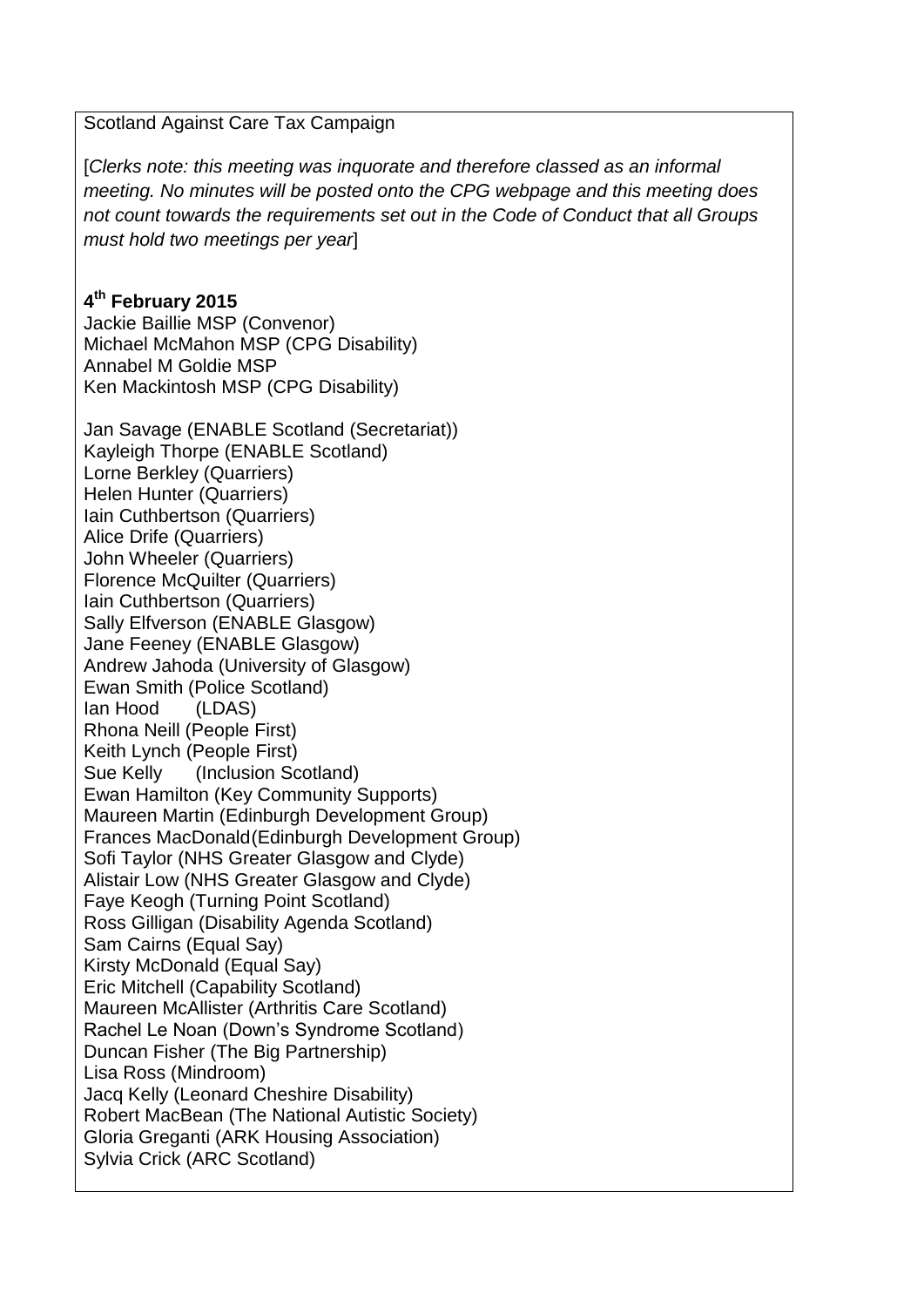### **Main Topics**

Joint meeting with CPG Disability on hate crime:

ENABLE Scotland's #BetheChange campaign Police Scotland, I am Me campaign People First, Hate Crime Short Film Hate Crime statistics & Research

#### **21st April 2015**

Jackie Baillie MSP (Convenor) Anabelle Goldie MSP Joan McAlpine MSP

Jan Savage (ENABLE Scotland (Secretariat)) Kayleigh Thorpe (ENABLE Scotland) Chris Creegan (SCLD) Andrew Strong (Health and Social Care Alliance) Laurelle Harvey (Quarriers) Florence McQuilter (Quarriers) Tom Wightman (Autism Rights) Sue Kelly (Inclusion Scotland Tom Wightman (Autism Rights) Ken MacMahon (British Psychological Society) Drew McFarlane (Mental Health Bill Team) Eleanor Stanley (Mental Health Bill Team) Nicola Paterson (Mental Health Bill Team) Muriel Mowat (SIAA) Karin Engstrom (SIAA) James McNab (People First) Dave Reid (People First) Sonya Bewsher (LDAS) Diane Willis (Edinburgh Napier University/ FAIR/ ENABLE Glasgow) Rebeccca Middlemiss (RCPsych in Scotland) Sarah Waterson (RNIB Scotland)

### **Main Topics**

Matters arising: Section 13ZA letter – next steps Update from the joint hate crime meeting with CPG Disability Winterbourne Review Letter Accessible Transport letter Smith Commission developments Mental Health (Scotland) Bill Advocacy

#### **MSP MEMBERS OF THE GROUP**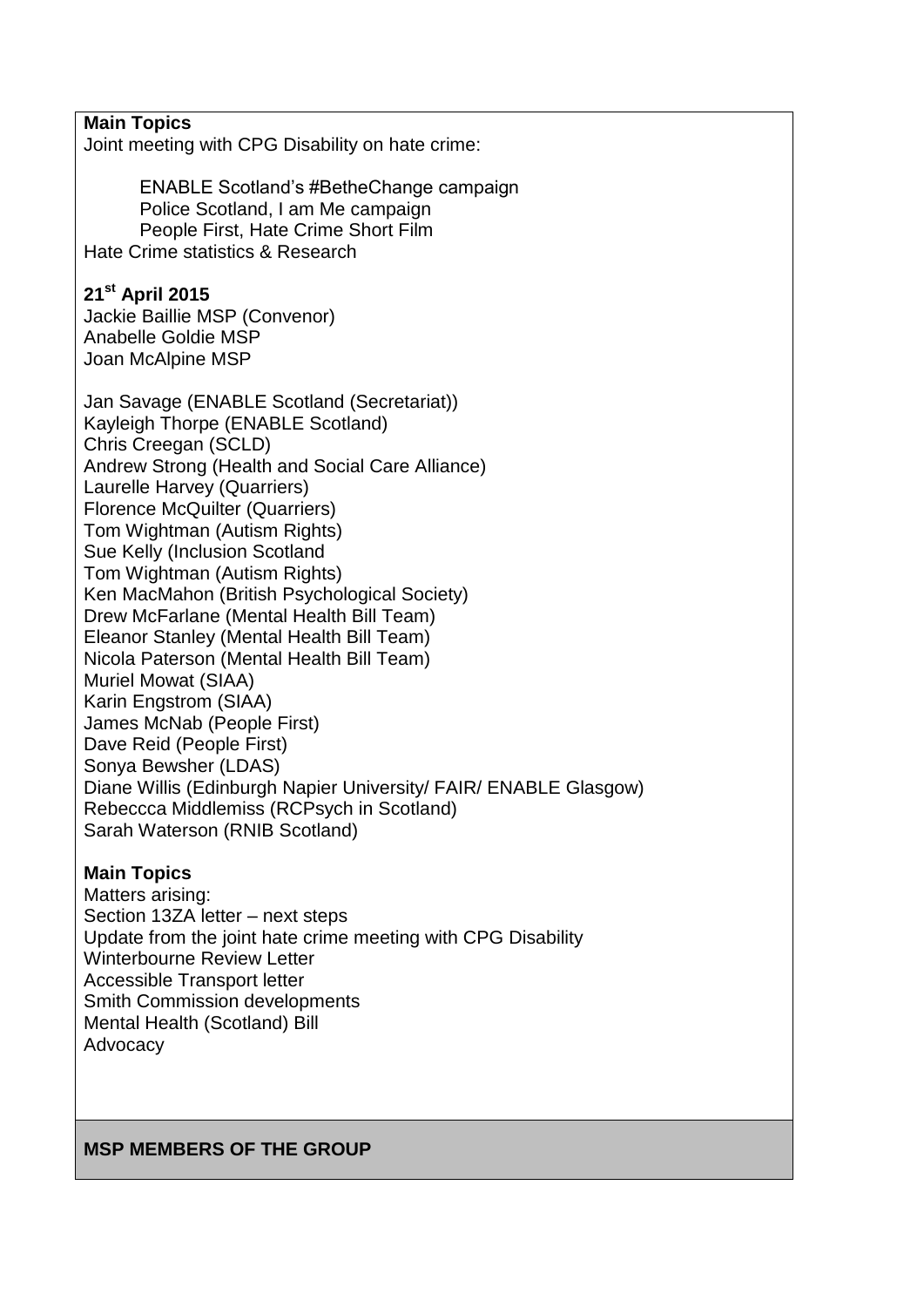Please provide names and party designation of all MSP members of the Group.

- Jackie Baillie MSP (Labour)
- Jim Eadie MSP (SNP)
- Annabel Goldie MSP (Conservative)
- Joan McAlpline (SNP)
- Alison Johnstone (Greens)
- Liam McArthur (Liberal Democrats)
- Alison McInnes (Liberal Democrats)

### **NON-MSP MEMBERS OF THE GROUP**

For organisational members please provide only the name of the organisation, it is not necessary to provide the name(s) of individuals who may represent the organisation at meetings of the Group.

| Individuals   | Sandy Cruikshanks, Linda Mccaig, Idem Lewis, Robin Jackson |
|---------------|------------------------------------------------------------|
|               |                                                            |
| Organisations | <b>Alliance Scotland</b>                                   |
|               | <b>ARC Scotland</b>                                        |
|               | <b>Ark Housing</b>                                         |
|               | <b>Attention Fife</b>                                      |
|               | <b>Autism Rights</b>                                       |
|               | <b>Camphill Scotland</b>                                   |
|               | <b>Capability Scotland</b>                                 |
|               | <b>Capability Scotland</b>                                 |
|               | Carers                                                     |
|               | <b>Central and North East Fife</b>                         |
|               | <b>Circles Around Dundee</b>                               |
|               | <b>Circles Network</b>                                     |
|               | Cornerstone                                                |
|               | CrossReach                                                 |
|               | Dates n Mates                                              |
|               | Down's Syndrome Scotland                                   |
|               | East Renfrewshire Disability Action (ERDA)                 |
|               | <b>Edinburgh Development Group</b>                         |
|               | <b>ENABLE Glasgow Branch</b>                               |
|               | <b>ENABLE Scotland</b>                                     |
|               | <b>Equal Futures</b>                                       |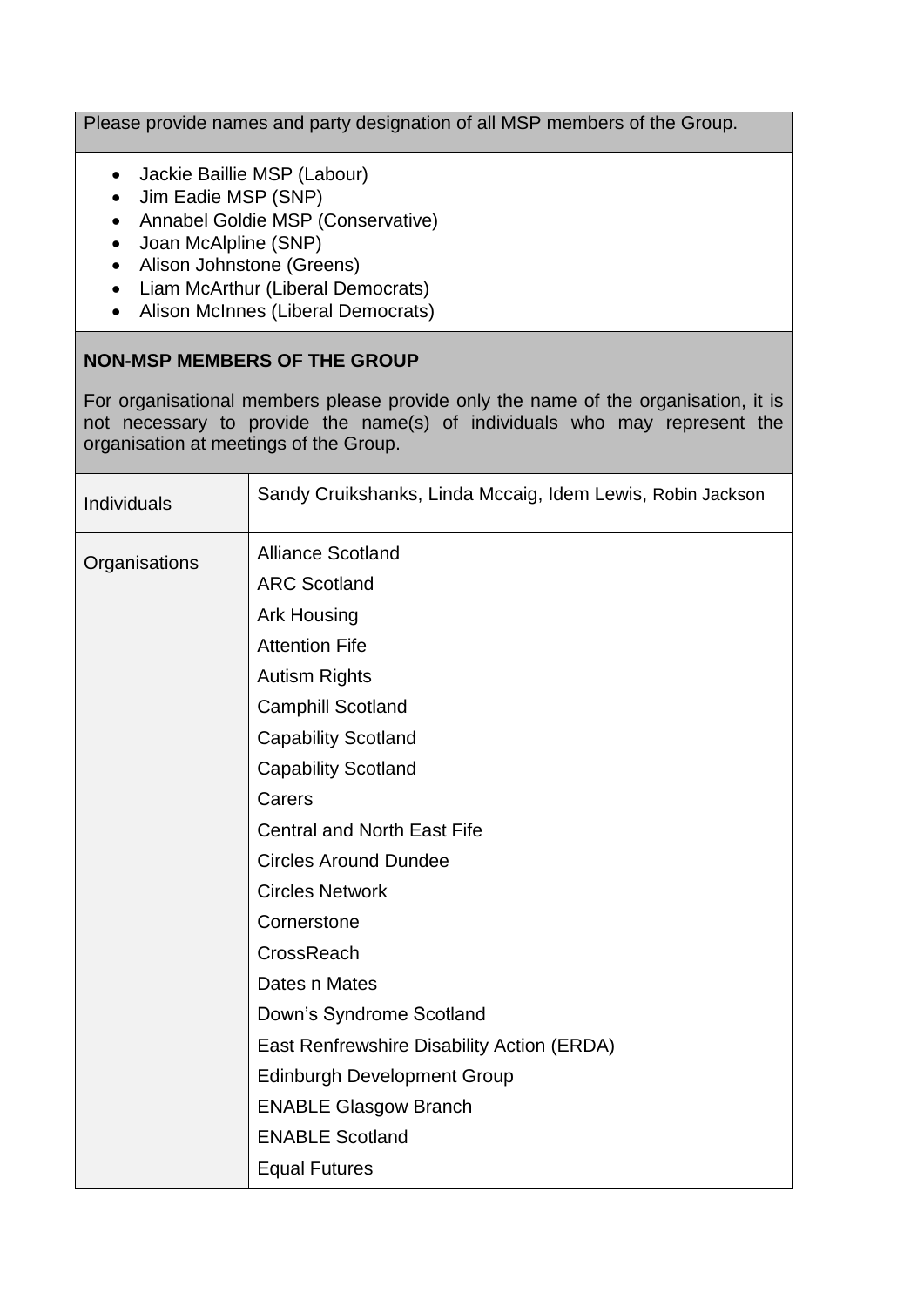| Equal Say Advocacy                                |
|---------------------------------------------------|
| <b>Families Outside</b>                           |
| <b>Glasgow Learning Disability Partnership</b>    |
| <b>Glasgow University Nursing and Health Care</b> |
| <b>Hillcrest</b>                                  |
| <b>Interest Link</b>                              |
| <b>Key Housing</b>                                |
| L'Arche Edinburgh                                 |
| Learning Disability Alliance Scotland             |
| <b>MENCAP</b>                                     |
| <b>Mental Welfare Commission</b>                  |
| <b>Merge Training</b>                             |
| Mindroom                                          |
| <b>National Autistic Society</b>                  |
| <b>News Direct</b>                                |
| <b>NHS Learning Disabilities Services</b>         |
| <b>NHS Lothian</b>                                |
| <b>NHS Tayside</b>                                |
| North East Fife advocacy project, Includeme       |
| <b>PAMIS</b>                                      |
| Partners for Inclusion                            |
| Partners in Advocacy                              |
| <b>People First</b>                               |
| People First                                      |
| <b>Police Scotland</b>                            |
| Quarriers                                         |
| Remploy                                           |
| <b>RNIB Scotland</b>                              |
| Royal College of Psychiatrists in Scotland        |
| <b>SCLD</b>                                       |
| <b>Scottish Autism</b>                            |
| Scottish Council of Independent Schools           |
| <b>SIAA</b>                                       |
| <b>Sleep Scotland</b>                             |
| The Action Group                                  |
|                                                   |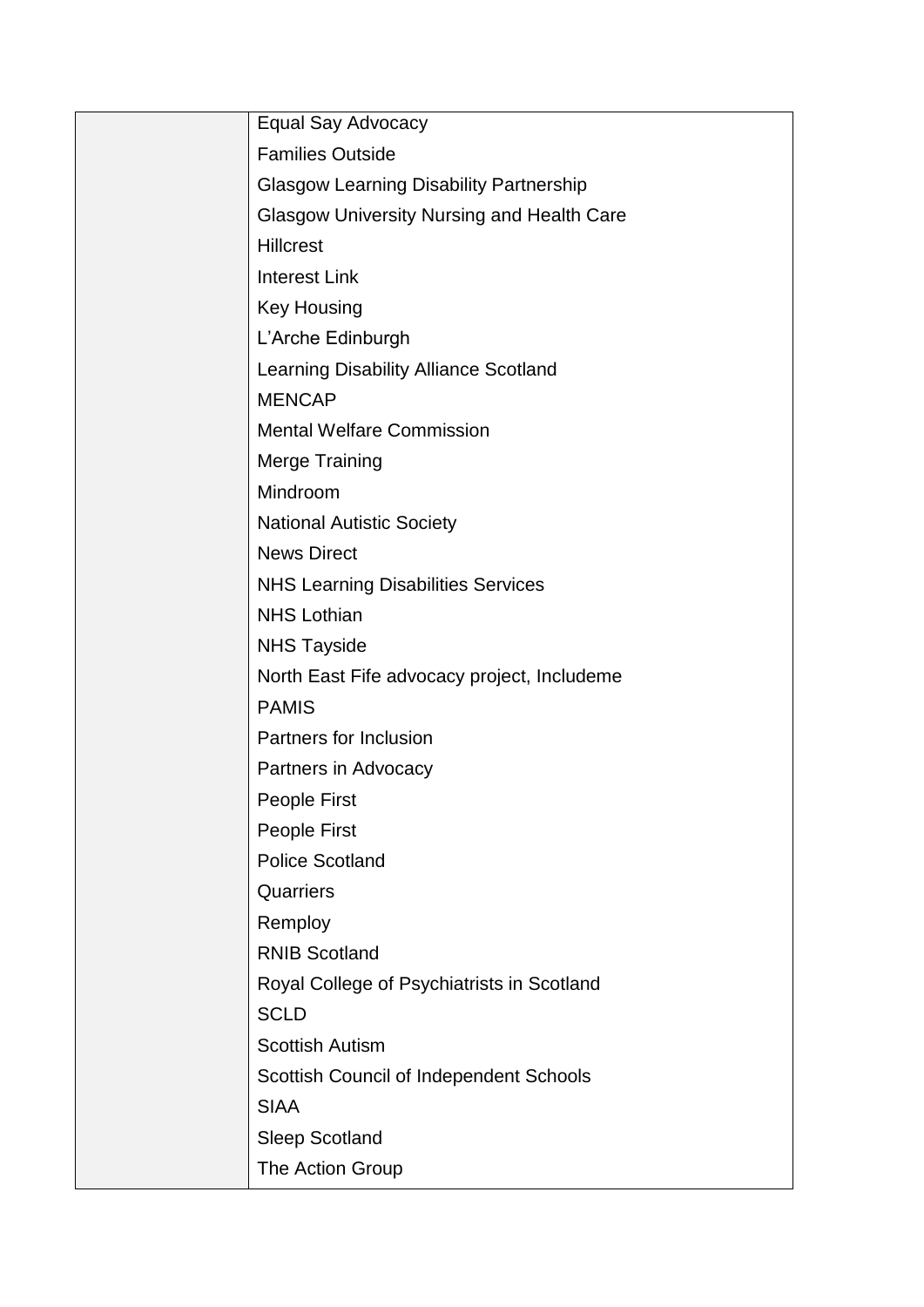| <b>Trellis Scotland</b>       |
|-------------------------------|
| <b>Turning Point Scotland</b> |
| User and Carer Involvement    |
| Values into Action (Scotland) |
|                               |

# **GROUP OFFICE BEARERS**

Please provide names for all office bearers. The minimum requirement is that two of the office bearers are MSPs and one of these is Convener – beyond this it is a matter for the Group to decide upon the office bearers it wishes to have. It is permissible to have more than one individual elected to each office, for example, coconveners or multiple deputy conveners.

| Convener               | Jackie Baillie MSP                  |
|------------------------|-------------------------------------|
| <b>Deputy Convener</b> | Jim Eadie MSP                       |
| Secretary              | <b>ENABLE Scotland (Jan Savage)</b> |
| <b>Treasurer</b>       | n/a                                 |

# **FINANCIAL BENEFITS OR OTHER BENEFITS RECEIVED BY THE GROUP**

Please provide details of any financial or material benefit(s) received from a single source in a calendar year which has a value, either singly or cumulatively, of more than £500. This includes donations, gifts, hospitality or visits and material assistance such as secretariat support.

Details of material support should include the name of the individual providing support, the value of this support over the year, an estimate of the time spent providing this support and the name of the organisation that this individual is employed by / affiliated to in providing this support.

Groups should provide details of the date on which the benefit was received, the value of the benefit and a brief description of the benefit.

|                                                                                     |  | If the Group is not disclosing any financial information please tick the box to confirm |  |  |
|-------------------------------------------------------------------------------------|--|-----------------------------------------------------------------------------------------|--|--|
| that the Group has considered the support received, but concluded it totalled under |  |                                                                                         |  |  |
| the threshold for disclosure (£500). $\vert \sqrt{ } \vert$                         |  |                                                                                         |  |  |